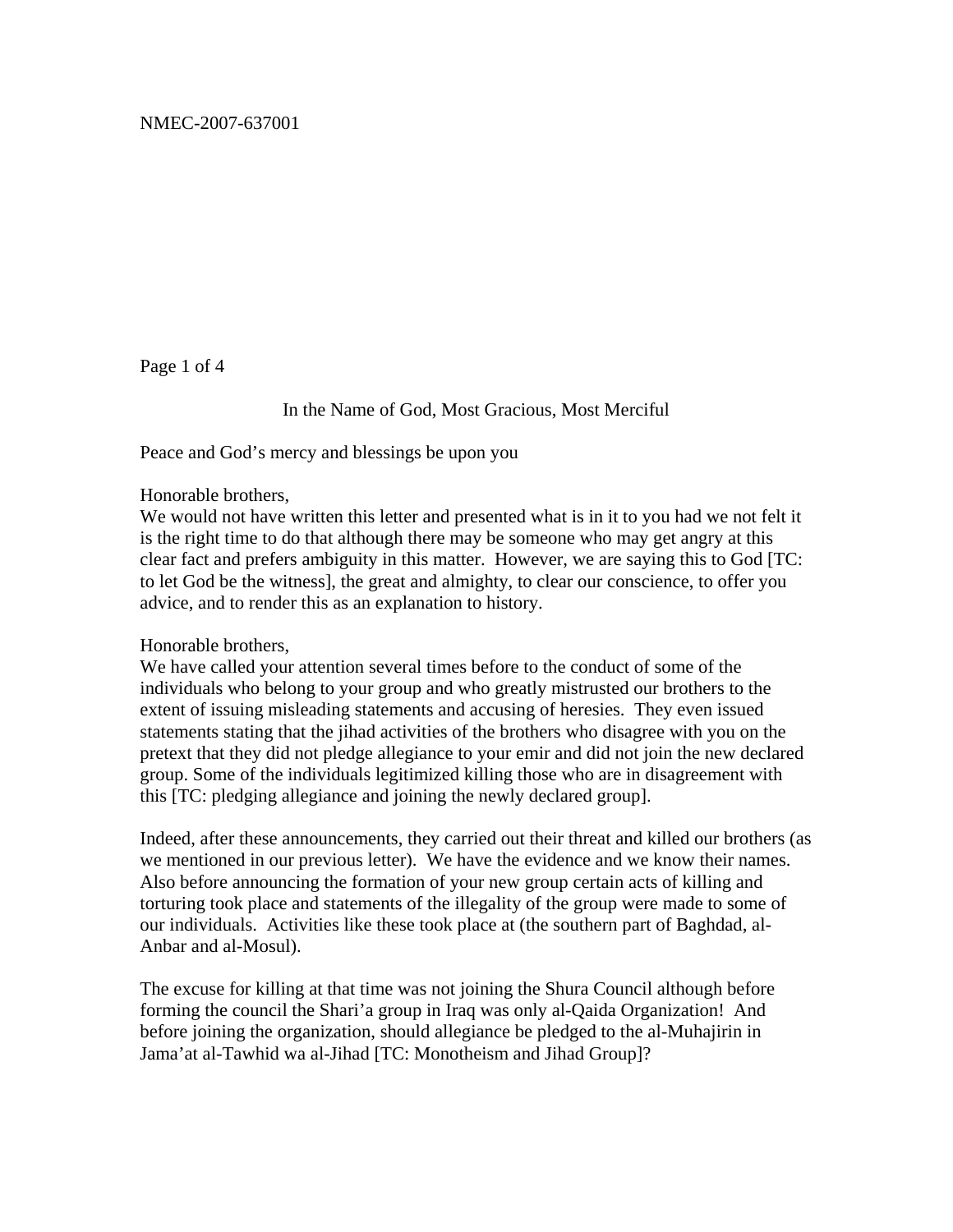We have been patient all this time, and when we specify a week for your response, this does not mean by writing the first letter to you that we do not have patience. A week is a short time for solving such cases.

But we do not want you to neglect replying to us as you did in the past because, dear brothers, the blood of Muslims is precious.

## Honorable brothers,

We are hereby inform you once more about the developments in Diyala area where the motto of (allegiance and the caliphate) has emerged and fatwas were issued stating that whoever does not give allegiance to the emir of the state is to be killed and that it (pledging allegiance) is an obligation.

## Honorable brothers,

These facts and pictures in front of you and the issued announcements calling for killing innocent persons are clear, and if you do not take a position, we hereby say to you: O God, O Lord let the blood of the mujahidin be spent in the cause of God. Why do you kill an innocent person whereas God says, "Do not kill a person who God forbade killing except for a just and legal reason." Here are the details of the incident: Another crime was committed in al-Karma area west of Baghdad. Late Tariq was with his uncle and cousin returning from the hospital when a KIA pickup vehicle with veiled group intercepted them in (al-Shihabi al-Kayfiyah) area. They drove them to an unknown location under the pretext that they [TC: the veiled group] suspect them [TC: Tariq and family] to be members of (Thuwwar [revolutionaries of] al-Anbar) group which is considered to be hostile to them [the veiled group]. When they [TC: the veiled persons] told them [TC: Tariq and family] that the latter belong to al-Ansar and gave them the name of their emir. When they were sure of that they released Tariq's uncle and cousin and kept Tariq claiming that there are previous accounts that must be settled since (Tariq was a member in the organization but he left them and pledged allegiance to al-Ansar).

## Page 2 of 4

A person called (Walid Hamid) who is appointed by the organization a governor of the region by the organization, sentenced Tariq as an apostate, and the death sentence was carried on the same day, according to Tariq's father who was informed of the news by Walid Hamid.

Tariq's father says that Walid Hamid personally knows Tariq since both were of the same area and were [mosque prayer] speakers. Their social relations were known and furthermore, Tariq, may God have mercy on his soul, had completed his preparatory Islamic study and then college education study.

This paragraph continues to talk about the social background of Tariq.

The rest of this page is citing quotations of the Hadith, the Qur'an, and renowned Muslims scholars to prove that it is illegal to kill an innocent person. The author supports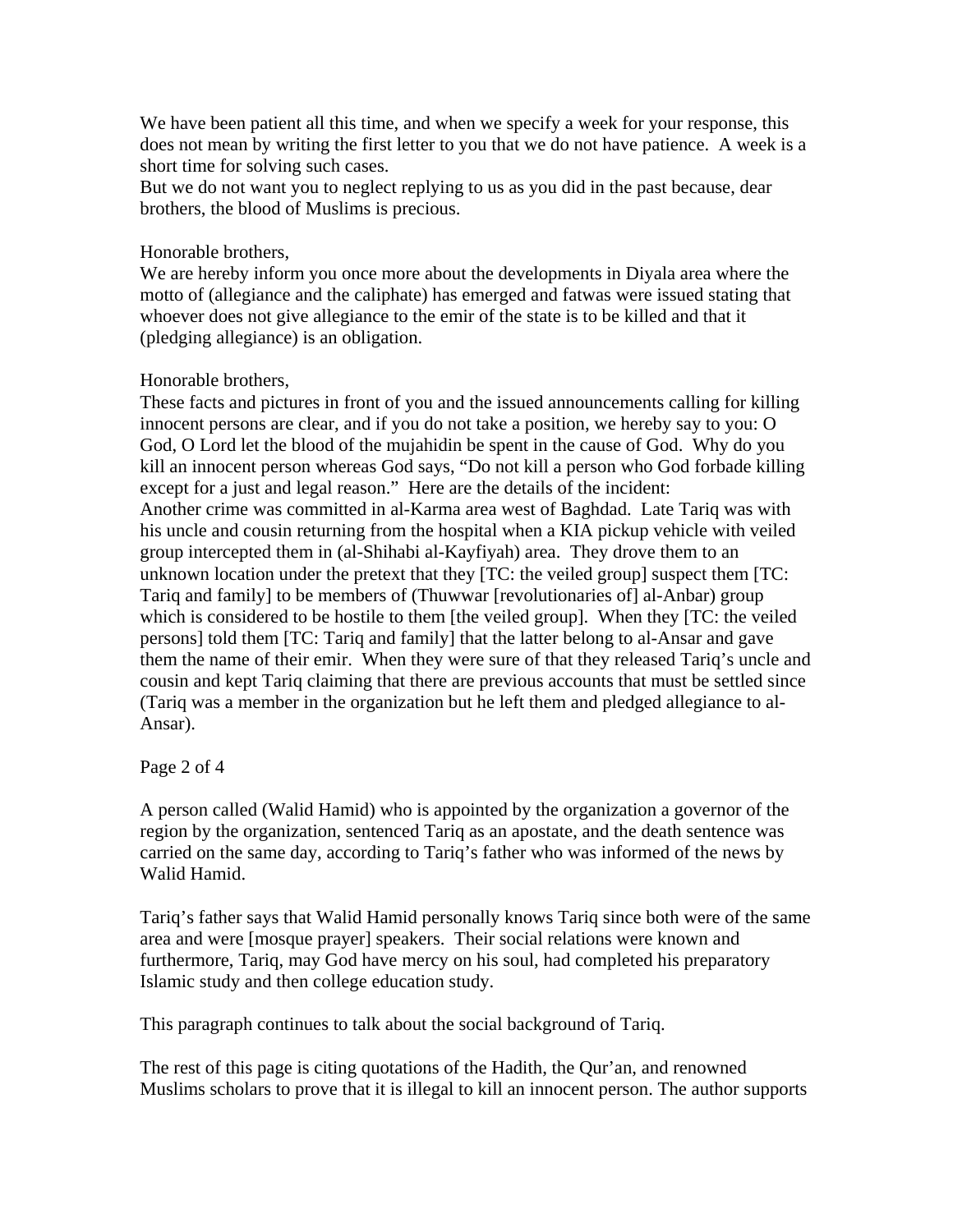the point of view that it is all right to have different rulers and sultans in different countries and consequently, people of each country may give allegiance to that particular emir or sultan.

# Page 3 of 4

The author continues on the second paragraph of this page…

Although we are not advocates of multiparty principle since our early days in jihad activities and no other group emerged with this vision. However, if the phenomenon of multiparty emerges, it must be dealt with according to Shari'a principles and guidelines as understood and viewed by scholars. We have not seen any one of the scholars issuing a fatwa allowing fighting or using Shari'a terms not applicable to the status quo. We understand the justifications by which you want the people to join and pledge allegiance to it, but we do not believe that these actions justify shedding the blood of innocent people, issuing threats, or harming people. We also believe that these actions do not violate the Hadith or the Qur'an. Corruptive acts and terrible consequences are very many, may God protect us from them.

The author criticizes, admonishes and blames al-Qa'ida leadership in Iraq for:

- Setting up a negative trend which led the Muslim nation which was supportive in the past but turned against 'us".
- Rejectionists and crusaders are becoming more destructive than before.
- Dividing all other people to around us to whoever is not with us is against us.
- Setting up several meetings at the level of high ranking officials and promising us of solving problems but nothing has happened, although what come after are slander, suspicion, and unfounded allegations.
- To evade confronting the problems, you come up with the solution of joining you under the pretext of unity.

We are sincerely advising you not to be responsible for dividing the ranks, fragmenting the mujahidin, dampening the zeal of and isolating the mujahidin from the Muslim masses by these conducts.

## Page 4

We are experiencing seditions nowadays and as the time goes by seditions intensify, and when a problem passes through many stages it reaches an impasse which is difficult to untangle. So let us solve this problem before it reaches this point.

We hereby ask you to issue a written announcement regarding the previous and present problems as well as the problems that were discussed in the meetings to prove good intentions as a first step for clearing up these suspicions which we have mentioned in this letter and in the letter that preceded this one,.

If you say why this statement, we say it is because you entered several suspicions and unrelated pieces of evidence which were the cause for these blights and what afflicted Muslims as a result of these conducts. The response is to be by a written statement which is a part of the solution, and we hereby expect a reply.